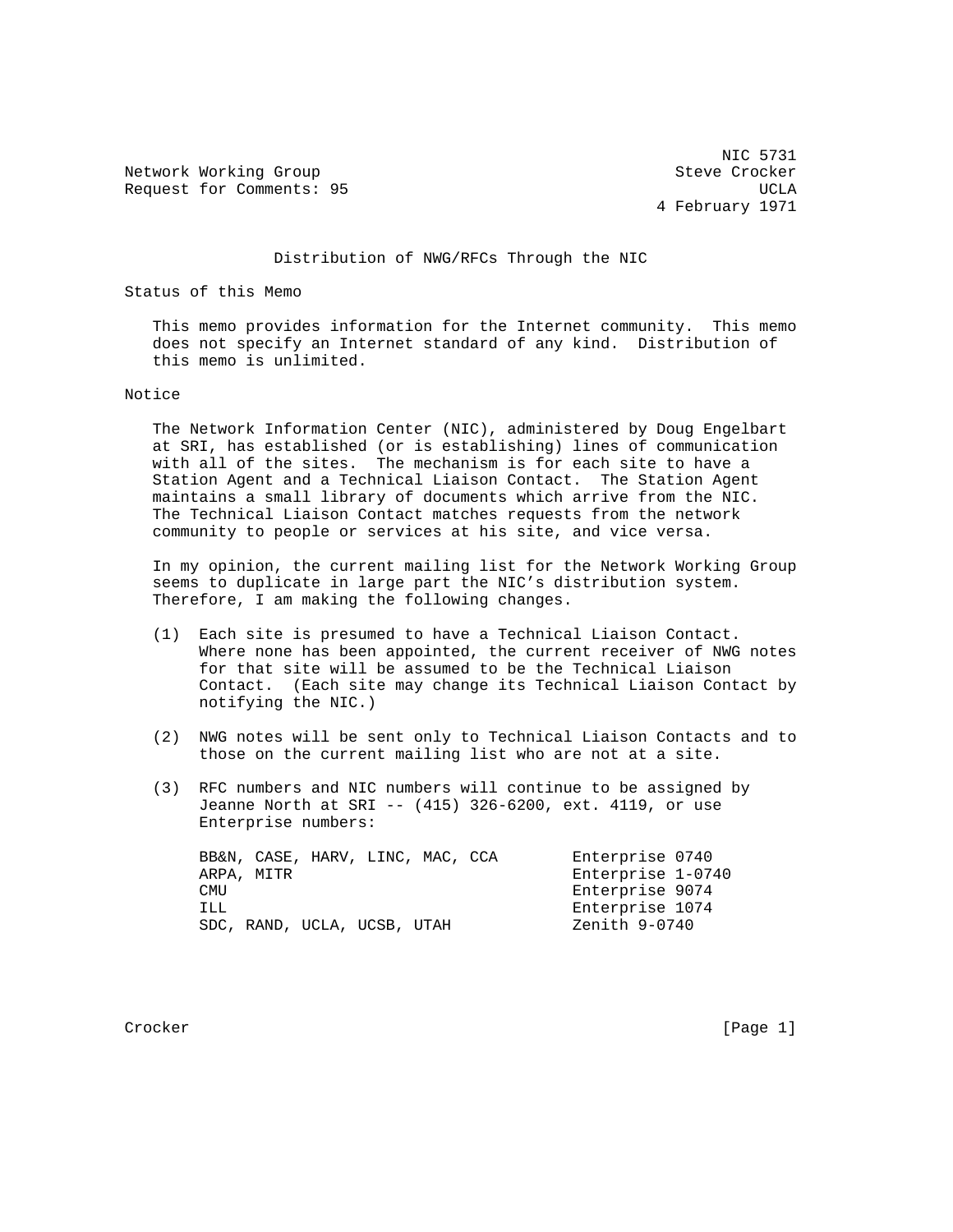(4) NWG notes may be sent to the NIC for distribution, or may be distributed directly. If an author intends to distribute an NWG note himself, he should so inform Mrs. North and obtain any changes to the mailing list. All mailing should be airmail or first class, depending upon distance.

Those on the current mailing list who are not at sites are

| Alfred Cocanower<br>MERIT Computer Network<br>611 Church Street<br>Ann Arbor, Michigan 48104                                       | MERIT<br>$(313) 764 - 9423$                  |
|------------------------------------------------------------------------------------------------------------------------------------|----------------------------------------------|
| Douglas McKay<br>IBM Watson Research Center<br>P. O. Box 218<br>Yorktown Heights, New York 10598                                   | IBM<br>$(914) 945 - 1159$                    |
| Thomas O'Sullivan<br>Raytheon Data Systems<br>1415 Boston-Providence Turnpike<br>Norwood, Mass. 02062                              | Raytheon<br>$(617)$ 762-6700<br>ext. 2120    |
| Technical Liaison Contacts                                                                                                         |                                              |
| John T. Melvin<br>Stanford Research Institute<br>Augmentation Research Center<br>333 Ravenswood Avenue<br>Menlo Park, Calif. 94025 | SRI-ARC<br>$(415)$ 326-6200<br>ext. 4328     |
| Dr. Lawrence G. Roberts<br>Advanced Research Projects Agency<br>1400 Wilson Boulevard<br>Arlington, Virginia 22209                 | ARPA<br>$(202)$ 694-5921<br>$(202)$ 694-5922 |
| Robert Kahn<br>Bolt Beranek and Newman Inc.<br>50 Moulton Street<br>Cambridge, Mass. 02138                                         | BBN<br>$(617)$ 491-1850<br>ext. 421          |
| Dan Murphy<br>Bolt Beranek and Newman Inc.<br>50 Moulton Street<br>Cambridge, Mass. 02138                                          | BBN<br>$(617)$ 491-1850<br>ext. 351          |

Crocker [Page 2]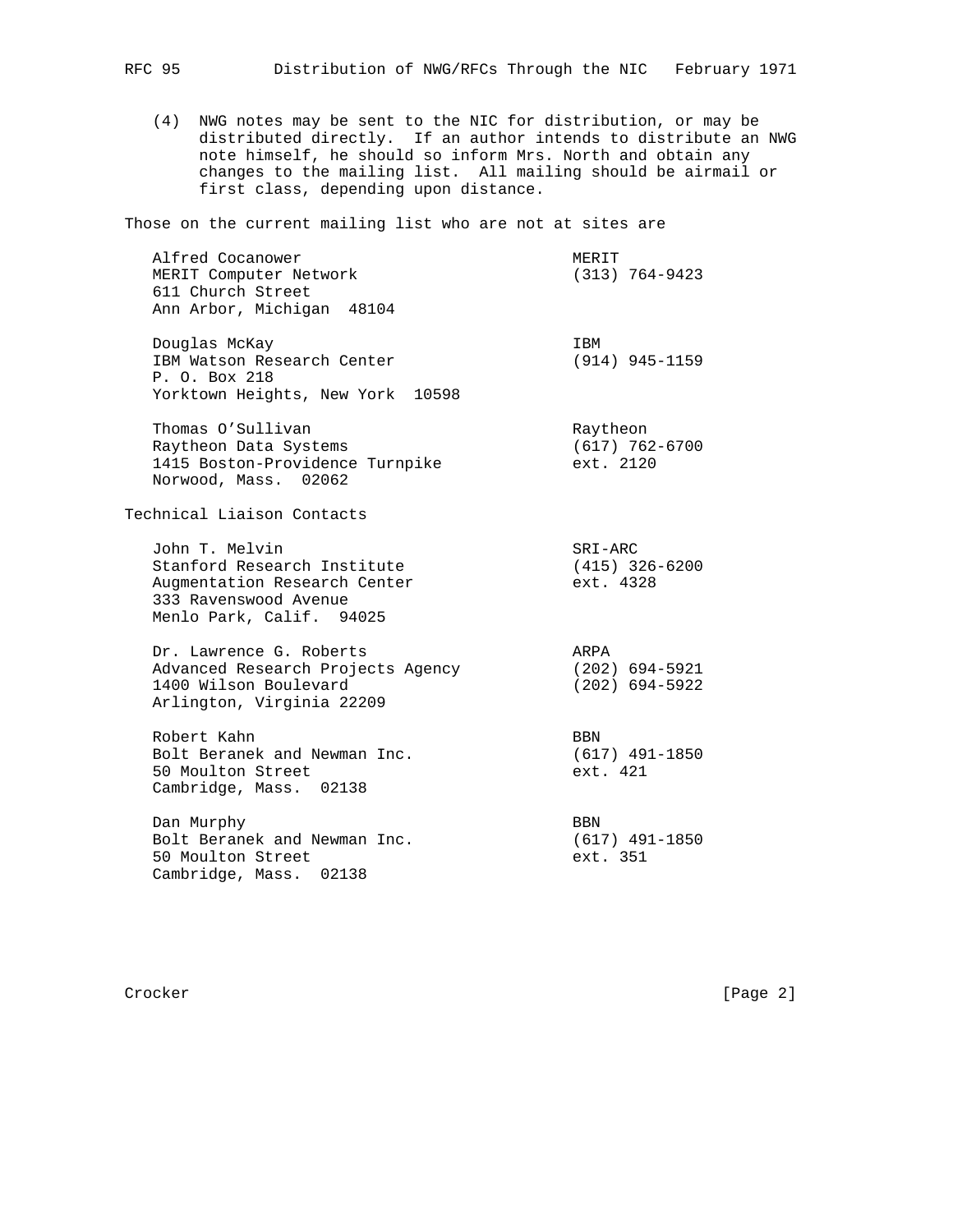John Barden CASE Case Western Reserve University (216) 368-4467 Computing and Information Sciences Room 222, Crawford Hall 10900 Euclid Avenue Cleveland, Ohio 44106 Harold R. Van Zoeren CMU Carnegie-Mellon University (412) 683-7000 Computer Science Department ext. 267 Schenley Park Pittsburgh, Pa. 15213 Richard Winter **CCA**  Computer Corporation of America (617) 491-5301 565 Technology Square Cambridge, Mass. 02139 Robert Sundberg entertainment and the HARV Harvard University (517) 495-4147 Aiken Computation Laboratory 33 Oxford Street Cambridge, Mass. 02138 James Madden ILL University of Illinois (217) 333-0395 Center for Advanced Computation 168 Engineering Research Laboratory Urbana, Illinois 61801 Joel Winett (for the 360) COMEX CONSTRUES Massachusetts Institute of Technology (617) 862-5500 Lincoln Laboratory ext. 7474 244 Wood Street Lexington, Mass. 02173 William Kantrowitz (for the TX-2) LINC Massachusetts Institute of Technology (617) 862-5500 Lincoln Laboratory ext. 7349 244 Wood Street Lexington, Mass. 02173 Albert Vezza  $MAC$  Massachusetts Institute of Technology (617) 864-6900 Project MAC **ext.** 5877 545 Technology Square Cambridge, Mass. 02139

Crocker [Page 3]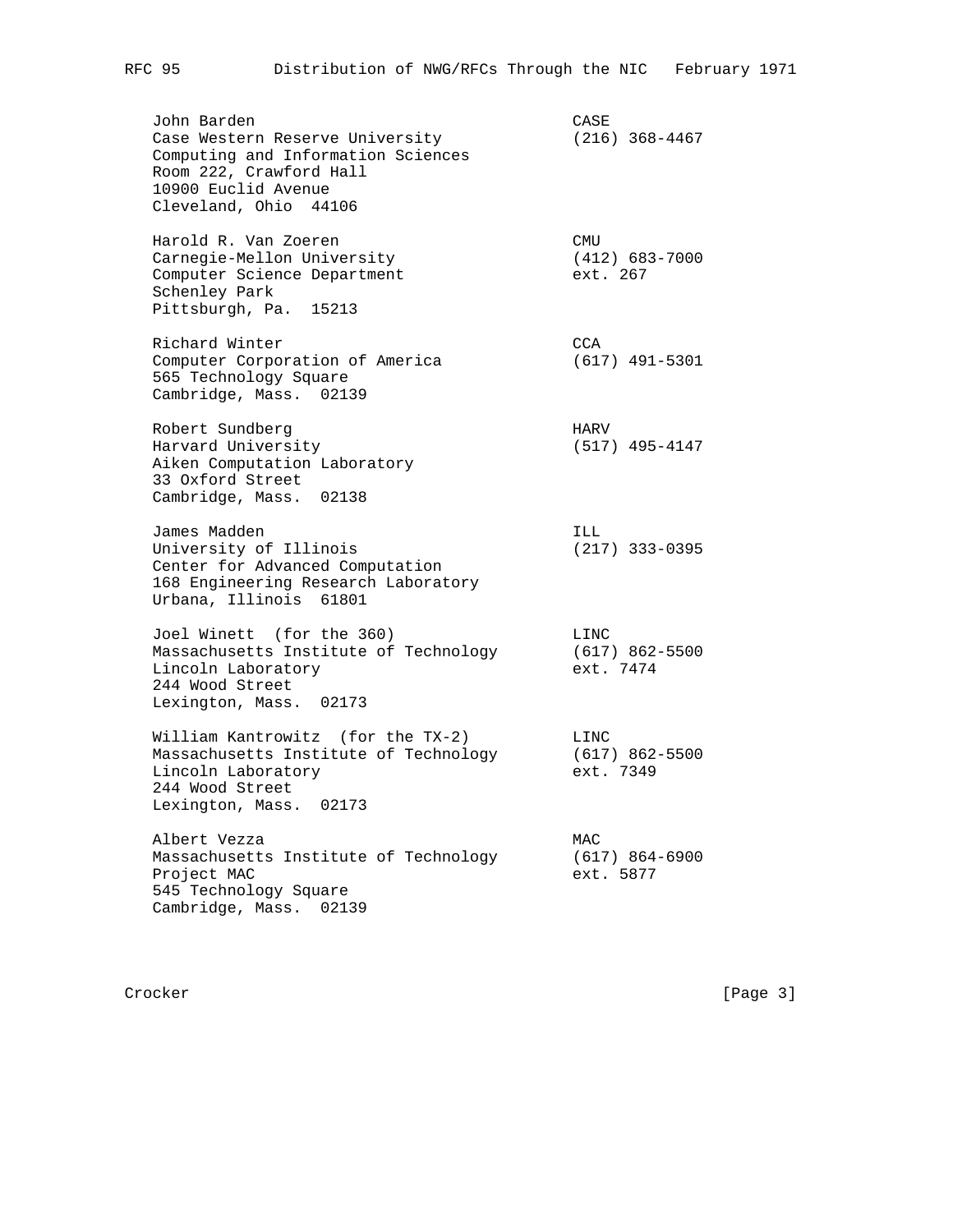| David Wood<br>Mitre Corporation<br>Information Systems Dept., W140<br>Westgate Research Park<br>McLean, Va. 22101                             | MITRE<br>$(703)$ 893-3500<br>ext. 2528             |
|-----------------------------------------------------------------------------------------------------------------------------------------------|----------------------------------------------------|
| Thomas Lawrence<br>Rome Air Development Center (ISIM)<br>Griffiss Air Force Base<br>Rome, New York 13440                                      | RADC<br>$(315)$ 330-3857<br>$(315)$ 330-7834       |
| John Heafner<br>Rand Corporation<br>Computer Science Department<br>1700 Main Street<br>Santa Monica, Calif. 90406                             | RAND<br>$(213)$ 393-0411<br>ext. 7606              |
| Abe Landsberg<br>System Development Corporation<br>2500 Colorado Avenue<br>Santa Monica, Calif. 90406                                         | <b>SDC</b><br>$(213)$ 393-9411<br>ext. 454 or 6119 |
| Michael Wilbur<br>Stanford Research Institute<br>Artificial Intelligence Group<br>333 Ravenswood Avenue<br>Menlo Park, Calif. 94025           | SRAI<br>$(415)$ 326-6200<br>ext. 4576              |
| James A. (Andy) Moorer<br>Stanford University<br>Computation Center, AI Project<br>Stanford, Calif. 94305                                     | SUAI<br>$(415)$ 321-2300<br>ext. 4971              |
| Edward A. Feigenbaum<br>Stanford University, Heuristic Programming (415) 321-2300<br>Computation Center, Serra Hall<br>Stanford, Calif. 94305 | SUHP<br>ext. 4878                                  |
| Ari Ollikainen<br>University of California at Los Angeles<br>Computer Science Department<br>3732 Boelter Hall<br>Los Angeles, Calif. 90024    | UCLA<br>$(213) 825 - 2381$                         |